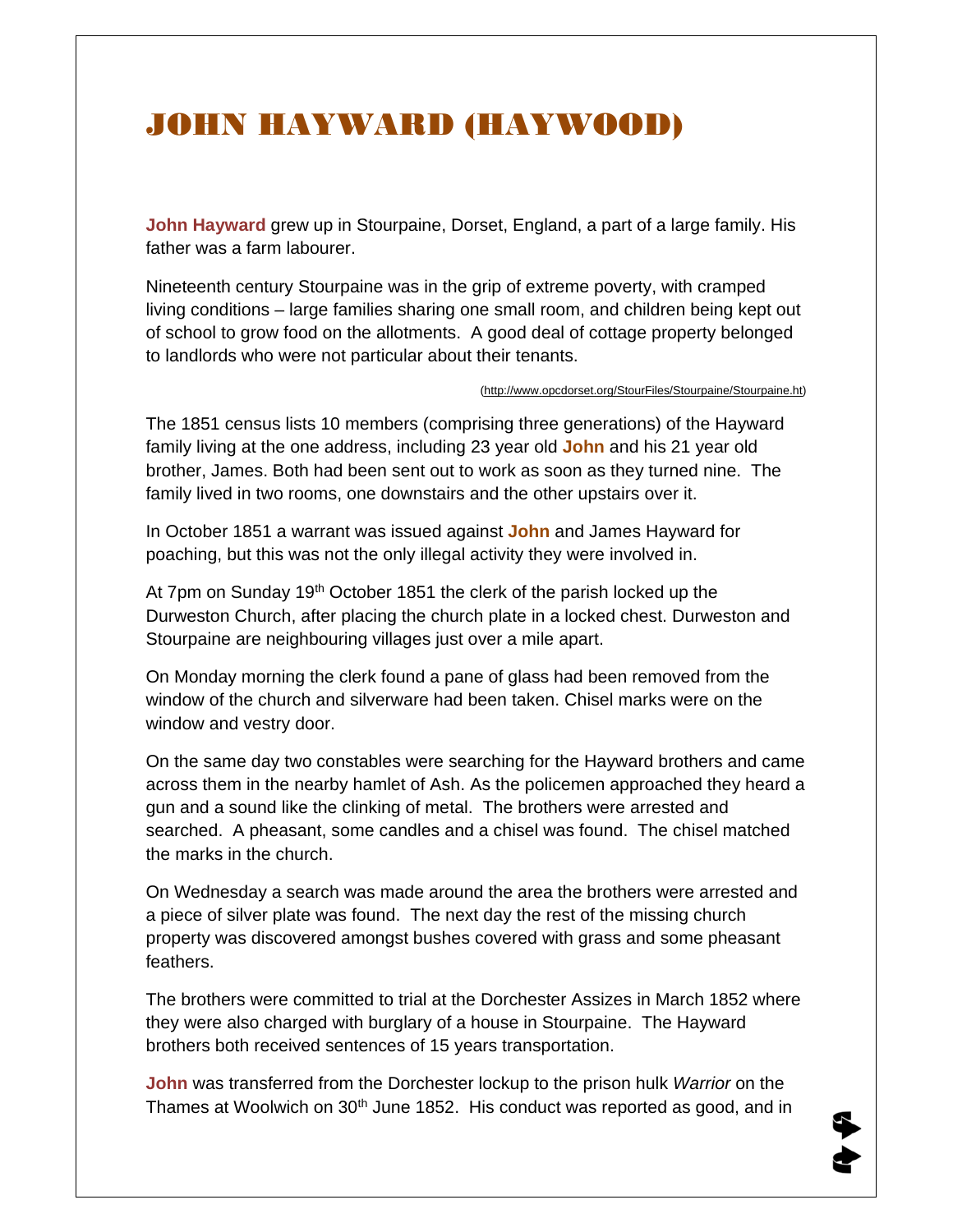late May 1854 he was transferred to the *Ramillies*, arriving in Fremantle in August 1854.



Christine Carter holding the stolen chalice in Durweston Church, Dorset.

(Photo: courtesy, Bevan Carter)

**Information about the Hayward brothers' lives prior to their arrival at Fremantle has been generously shared by John Hayward (Haywood)'s descendants in Perth, Win Bryant and Bevan Carter.**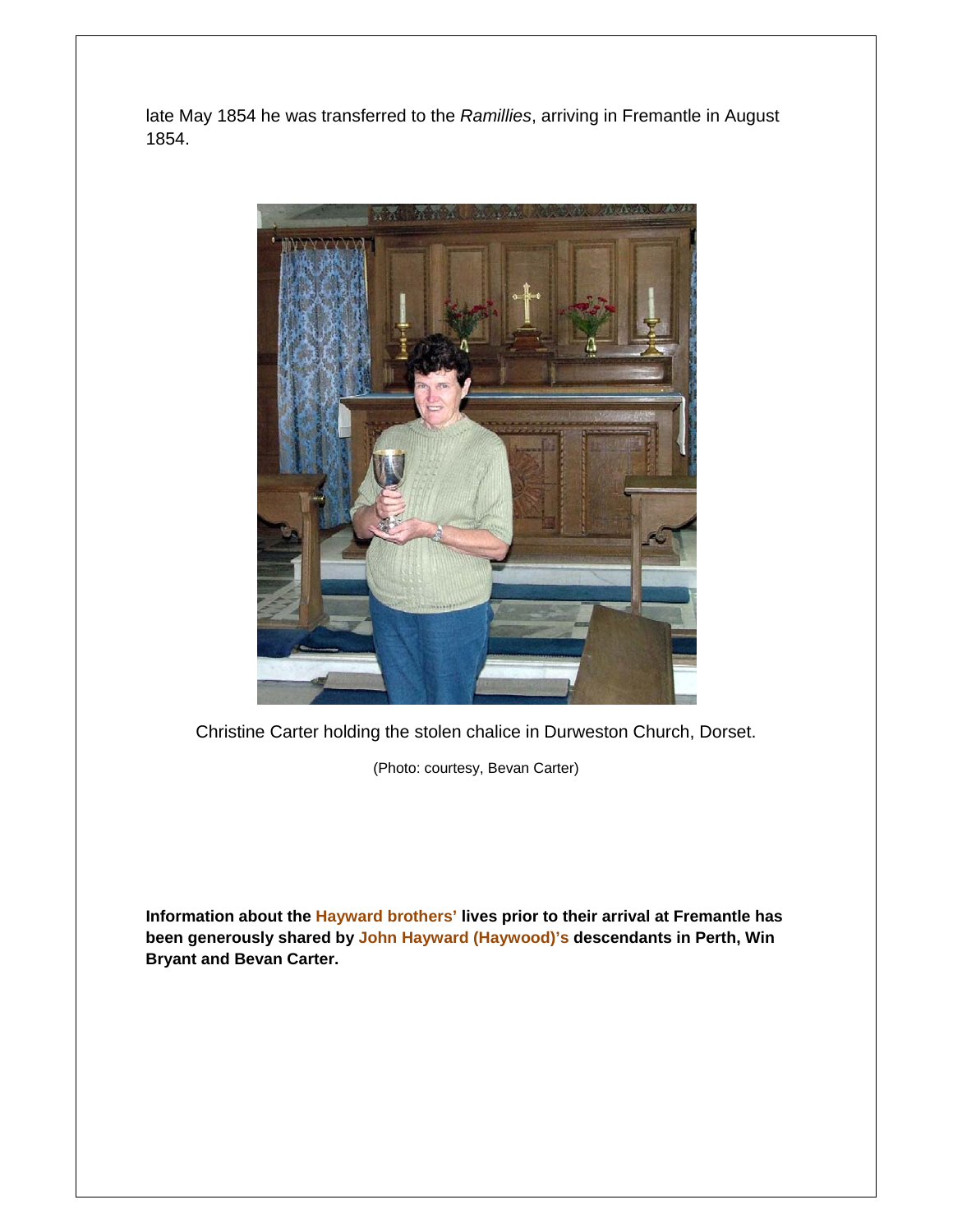## JOHN HAYWARD (HAYWOOD)

## **Number:** 3091

| <b>Born:</b> 1828              | Died: $13th$ May 1902 |                 |
|--------------------------------|-----------------------|-----------------|
| <b>Arrival date:</b>           | $7th$ August 1854     | Ship: Ramillies |
| <b>Ticket of Leave:</b>        | $12th$ January 1856   |                 |
| <b>Expiree:</b>                | $12th$ March 1867     |                 |
| <b>Certificate of Freedom:</b> | $29th$ July 1872      |                 |
|                                |                       |                 |



 **John Hayward (Haywood) in later life (Photo: courtesy, Win Bryant)** 

- Sentenced in 1852 at Dorchester, Dorset, England for sacrilege 15 years
- Had previous convictions prior to sentencing
- Unmarried, labourer
- Semi-literate
- In 1865 was at Toodyay
- In 1866 believed to have married widow Winifred Pierce (nee Kelly)
- Had four children with Winifred John, Annie, Sarah, William
- In 1891 purchased land at Avon Loc. 1692